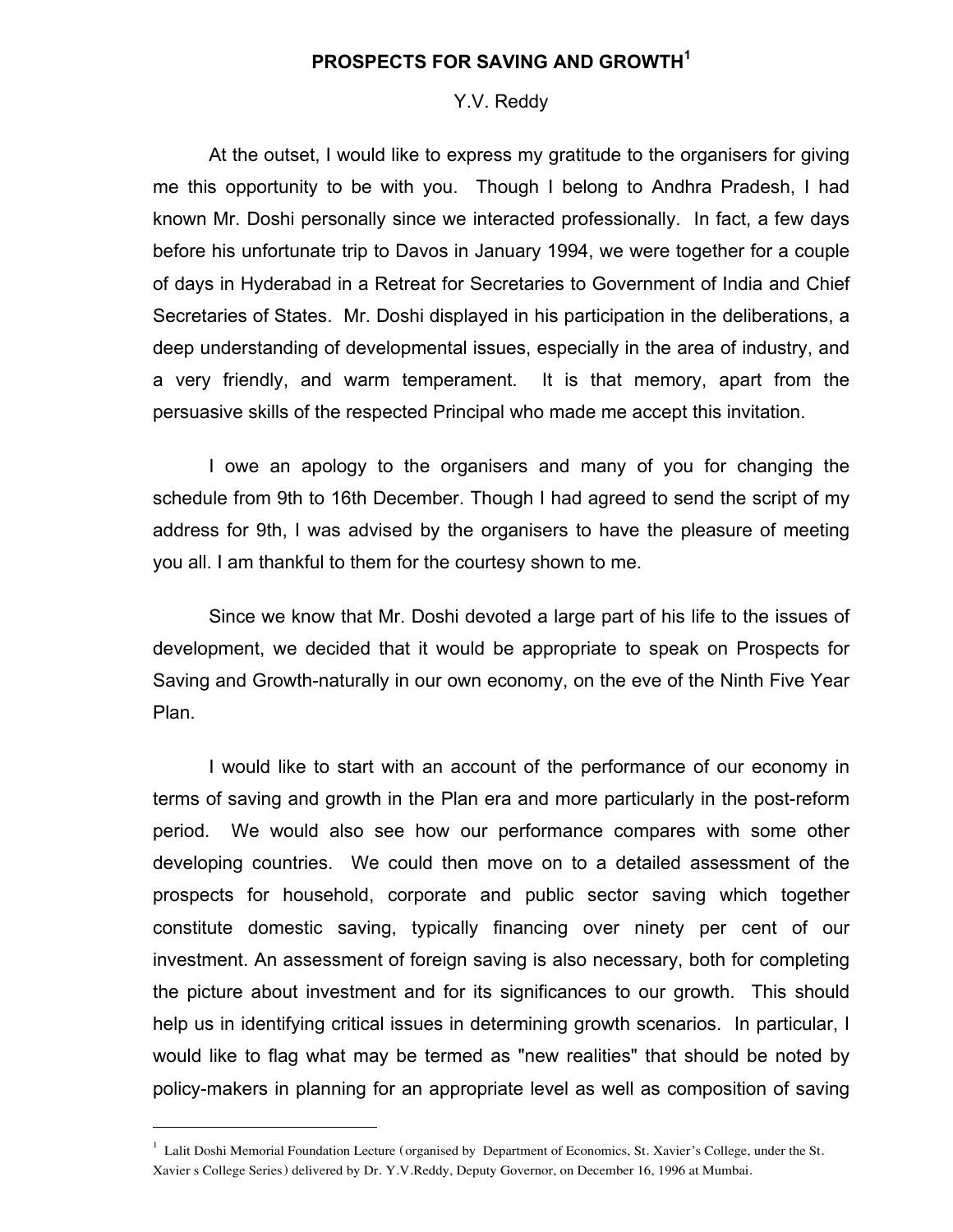and linking them with growth-scenarios. I hope to conclude by mentioning, what I consider as the most critical factor that would make or mar our optimistic projections.

Let me, at the outset, note that there are methodological problems in estimating savings, especially in respect of households and corporates. Public sector saving is essentially based on government accounts and balance sheets of public enterprises but we need to also include local governments' financial positions. While the methodological issues are being looked into by an official committee under the Chairmanship of Professor Raja Chehlliah, I would make some use of the data that we have inured to focus on the logic of assessing prospects for saving and growth.

## Saving Performance

What has been our performance in terms of saving?

First, gross domestic saving as a percentage of Gross Domestic Product (GDP) at current market prices doubled from 10.3 per cent in the First Plan to 20.6 per cent in the Seventh Plan. This helped the gross domestic investment rate to rise from 10.7 per cent to 23.1 per cent between the First and the Seventh Plan. In the Eighth Plan, the saving rate is 22.3 per cent during the first three years with 24.4. per cent in 1994-95.

Second, though there has been a long-run rising trend, the saving rate witnessed a large year-to-year fluctuation. During the 1950s, the saving rate varied between the peak of 13.9 per cent to a low of 8.2 per cent, the range of variation was 15.3 per cent and 12.2 per cent during the 1960s, 23.2 per cent and 15.4 per cent during 1970s and 22.2 per cent and 18.2 per cent during the 1980s. During the first half of the 1990s, the degree of variation declined somewhat. The peak saving rate of 24.4 per cent in 1994-95 was more than 3 percentage points higher than the low of 21.2 per cent in 1992-93.

Third, the household saving has been the mainstay of our domestic saving performance. As a percentage of GDP, household saving grew from 8.4 per cent in 1960-61 to 19.8 percent in 1990-91 and the average for Eighth Plan so far is 17.70 per cent. Household saving contributed 66 per cent of total gross saving in 1960- 61, which increased to 84 per cent in 1990-91 but declined to 79 per cent in the Eighth Plan so far.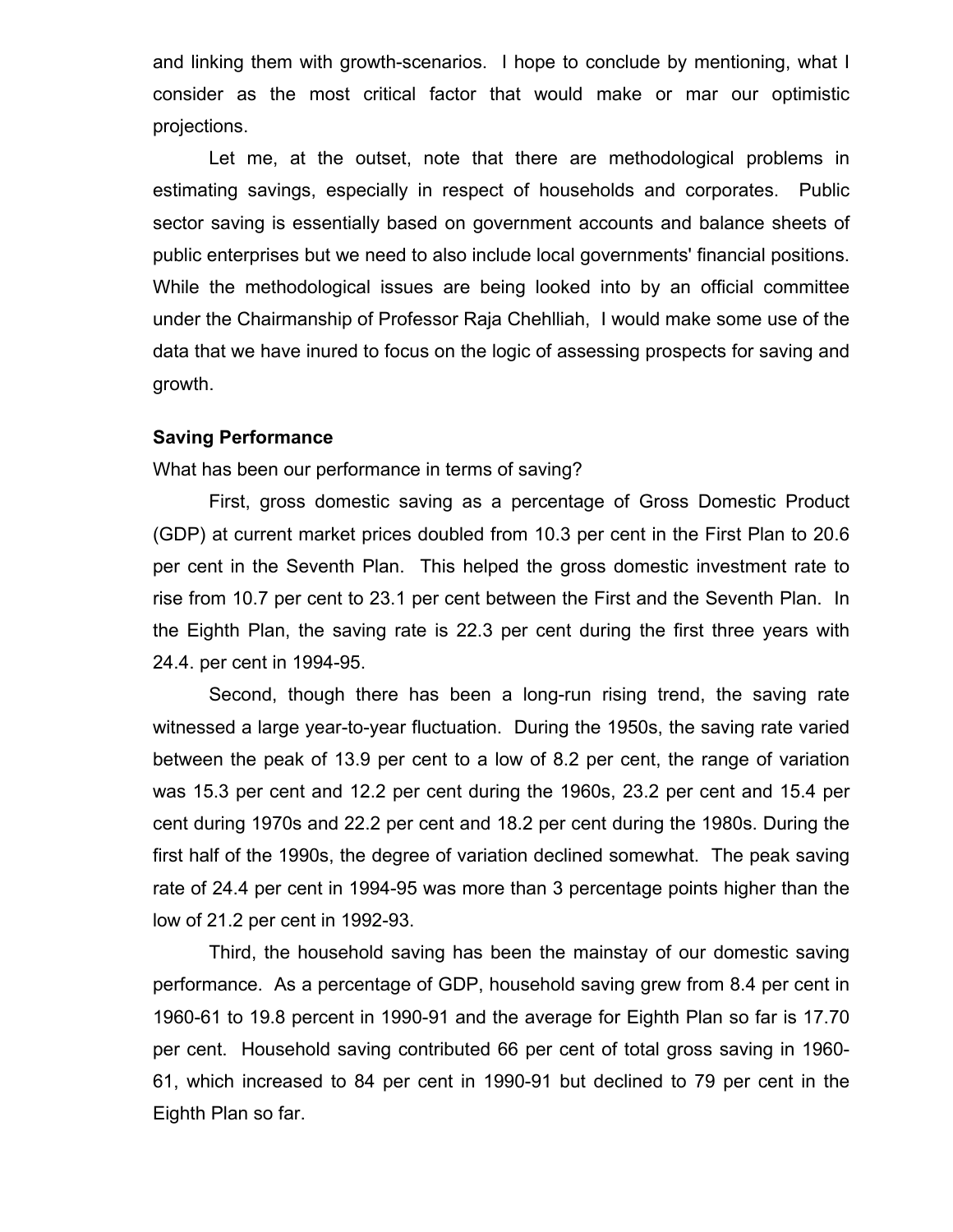Fourth, saving in the financial assets showed an impressive growth from 2.8 per cent of GDP in 1960-61 to 11.1 per cent in 1994-95, which increased its share in the total household saving from 33.5 per cent to 58.9 per cent during this period.

Fifth, the share of private corporate sector in total saving, which fluctuated widely during the 1960s and 1970s, showed smart recovery in the 1990s : its share declined from 13.4 per cent in 1960-61 to 7.9 per cent in 1980-81, but recovered to 11.8 per cent in 1990-91, and moved impressively up to 15.6 per cent in 1994-95. In terms of percentage to GDP, private corporate saving which remained almost stagnant at 1.7 per cent between 1960-61 and 1980-81, increased by over on percentage point to 2.8 per cent in 1990-91 and by a further percentage point to reach 3.8 [per cent by 1994-95.

Sixth, perhaps the most disquieting aspect of the saving behaviour in the Indian economy is the trend erosion of public sector saving over the years. Public sector saving rate which averaged 2.7 per cent in 1960s, 3.7 per cent in 1970s and 3.0 per cent in 1980s, declined sharply to1.3 per cent in the first half of 1990s. The deterioration in the public sector saving performance partly stemmed from the emergence of negative saving of the Government administration since 1984-85 and the increasing magnitudes of dis-saving since then. The negative saving of the Government administration which amounted to 1.43 per cent of GDP during 1985- 86 to 1989-90 increased to 2.6 per cent in the first half of 1990s.

Seventh, the non-departmental and departmental public enterprises, however, showed some improvement in their saving performance, with a saving rate of about 4 per cent of GDP during the first half of 1990s.

Eighth, foreign saving has played a relatively minor role in financing domestic investment in India. In fact, except for late fifties and sixties, during most of the period, foreign saving accounted for less than ten per cent of our investment. Foreign saving as a percentage of GDP averaged 1.5 per cent during the Sixth Plan and 2.5 per cent during the Seventh Plan. It declined to 1.0 per cent in the first four years of the Eighth Plan and this is far less than the target of 1.6 per cent envisaged in the Plan. In the eighth Plan, there is a distinct shift from debt flows to non-debt flows and from short-term maturity debt to longer maturity debt. The proportion of private capital flow increased as compared to official flows. The access of private sector to foreign saving has also increased.

There has been a lively debate on the effect of reform measures undertaken recently, on the domestic saving. The data available for the three years of the post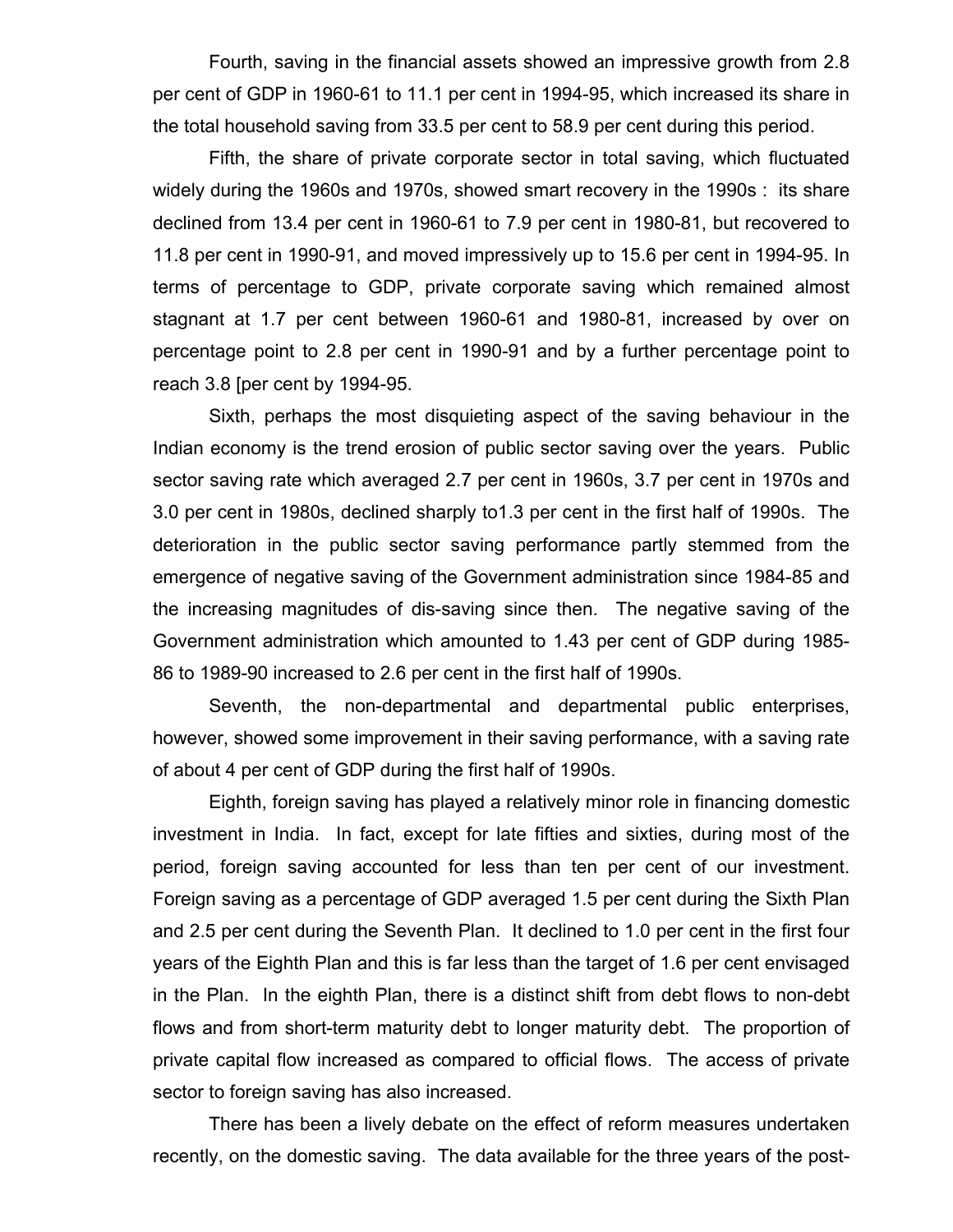reform period would not give a firm basis for reaching any definitive conclusions on this issue. For, the limited number of observations is limited and the period exhibits perverse effects of the initial shock introduced by policy regime shift. Nonetheless, one could draw some important features of our saving-investment performance in the post-reform era i.e. from 1992-93.

First, the average gross saving rate of 22.3 per cent during 1992-93 to 1994- 95 does not seem to be promising against the backdrop of the average saving rate of 23.2 per cent during 1990-91 and 1991-92 and 20.6 per cent during the Seventh Plan. Excluding 1994-95, when the saving rate shot up to the historical peak of 24.4. per cent, the average saving rate would drop to a little over 21 per cent in the post-reform period.

Secondly, for quite sometime, the household saving rate has been hovering in the range of 17 to 20 per cent, with the peak rate occurring at 19.8 per cent in 1990-91. In the post-reform period, and starting with 199-93, the average saving rate seems to be plateauing off around 18 to 19 per cent.

Thirdly, financially saving of the household sector during the period 1992-93 to 1994-95 averaged 10.1 per cent of GDP compared to 9.4 per cent during 1990-91 and 1991-92 and 7.6 per cent during the Seventh Plan. Therefore, much of what could be expected as improvement in household saving rate, would have to come in the form of financial assets, and the specific policy initiatives to promote saving in these assets.

Fourthly, the saving rate of the private corporate sector averaged 3.4 per cent during 1992-93 to 1994-95, which is about 70 per cent higher than the ratio of 2 per cent during the Seventh Plan.

Fifthly, the negative saving of the government administrative department increased from 1.43 per cent in the Seventh Plan to 2.7 per cent during the period 1992-93 to 1994-95. This, of course, is a reflection of the rising magnitude of revenue deficit in the general government budget, which was 3.3 per cent of GDP for center alone during this period. However, the saving of public enterprises sector showed a distinct improvement, accounting for 3.95 per cent in the post-reform era compared to 3.78 per cent and 2.43 per cent in the Seventh and Sixth Plans, respectively.

Sixthly, the aggregate investment rate in 1960s was 15.6 per cent, and in 1970s it was 19.1 per cent. It was in the 1980s that this rate went up to an average of 22 per cent, and as a result, the GDP growth rate also edged up to the range of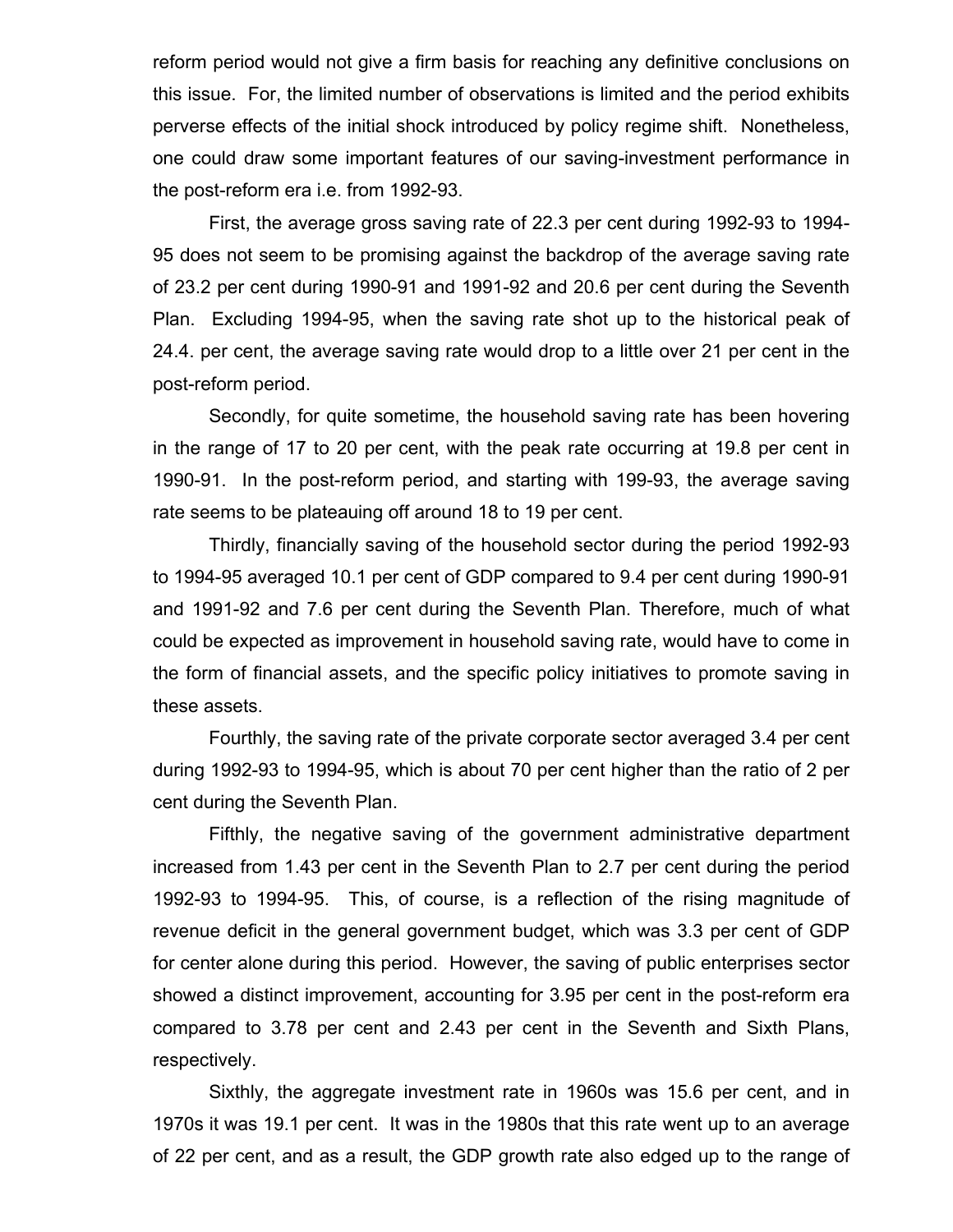5.5 to 6.0 per cent. The eighth Plan envisaged an aggregate investment rate of about 23.2. per cent, and in the first three years our performance in fractionally higher than planned. Our rate of growth is close to what we planned so far- around 5.5 per cent. The incremental capital output ratio is virtually stagnant at a little over four, in the Sixth, S3venth and Eighth Plans.

Briefly stated, our rate of growth is determined by investment, given a somewhat constant Incremental Capital-Output Ratio (ICOR); and prospects for growth will improve only if the domestic saving rate, which is a predominant portion of the investment rate, is raised and efficiency improved.

# Some Comparisons

It would be useful to attempt a comparison of our saving and investment performance with some of the fast growing Asian Economies. I will list some for enabling one to obtain policy insights.

(a) The domestic saving rate in the Indian economy is far below as compared with that of the East Asian economies such as Indonesia, Malaysia, Thailand, Singapore, China and Korea.

The newly industrialized economies and most of the countries in South-East Asia exhibit domestic saving rates of over one-third of GDP, among the highest in the world. While the average saving rate in Indonesia, Malaysia, Thailand and Korea was between 35-38 per cent during 1991-95, that of China and Singapore ranged between 40-48 per cent. An exception has been the Philippines where the saving rate fell from 24 per cent in 1995 for several reasons including the political turmoil in the 1980s and a series of natural disasters.

(b) High domestic saving rates, which have recently been supplemented by large inflows of external capital are major factors in the economic success of many of the Asian economies. However, despite the recent increase in external capital inflows, domestic saving continues to finance about 90 per cent of investment.

(c) A notable feature of the high saving performance of the East Asian economies is the high rate of saving by the government sector in these economies. For instance, in Malaysia, government saving showed a drastic improvement from 1.4 per cent of GDP in 1985 to 5.7 per cent of 1993 and constituted around 16 per cent of gross domestic saving rate in the economy.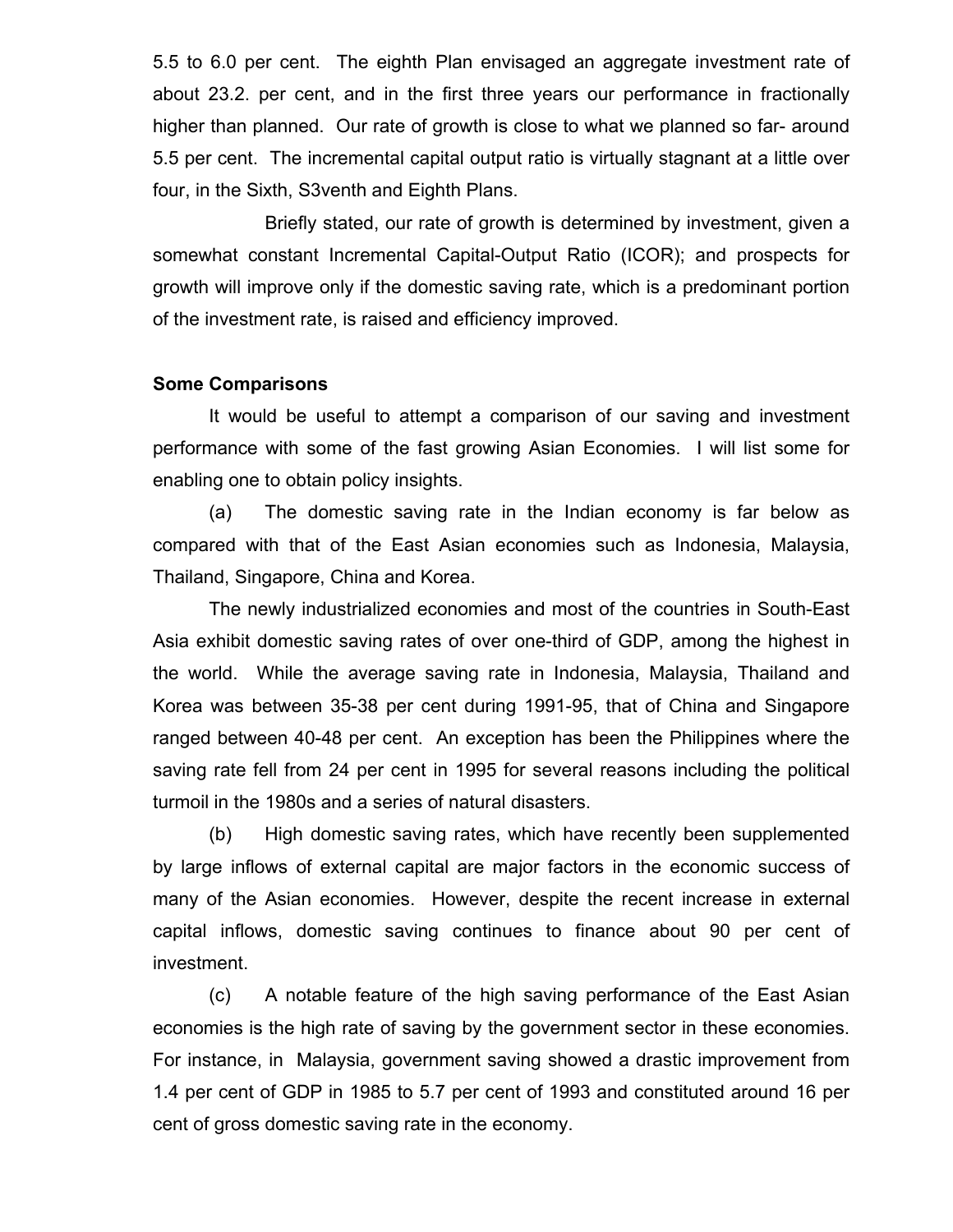(d) In contrast to the South-East Asian economies, our South Asian neighbors have very low domestic saving rate, ranging between 8.0-15.0 per cent of GDP in 1995. In contrast, investment in these countries ranged between 15.5-26.3 per cent, reflecting their heavy dependence on external assistance to meet their investment needs.

(e) The achievement of high rates of growth in South-East Asian economies is mainly explained by the faster rate of capital accumulation. The incremental capital output ratios, implied from the Gross Domestic Investment and real GDP growth rates in respect of Indonesia (5.17), Thailand (5.04), Singapore (5.07) and Korea (5.44) during 1991-95, were higher than that in India. China with an average ICOR of about 3.6 during the period 1991-95, however showed higher rate of productivity gains than some of the East Asian economies ad India. Nevertheless, on the productivity front, the achievement of the Indian economy in the recent period is comparable with the East Asian economies and other developing countries. This reflects the idea that the constraints to growth of the Indian economy stems mainly from the slow rate of increase in capital stock. The constraint would be greatly eased if there is a simultaneous improvement in productivity.

### Household Saving

There are a number of factors that influence the household saving. It would be useful to recall each of the factors and their relevance to our conditions on judgmental basis and to focus on those factors that are amenable to policy measures.

First, the growth in income is an important factor in determining the saving rate. This appears to be equally true in India, particularly on the basis of trends in the recent past.

Secondly, income distribution has an impact on the saving rate. Redistribution policy may temporarily dampen the saving rate. But the secondary or dynamic effects of such redistribution on efficiency could be different, though this may not be easily amendable to quantifications. There could, therefore, be a conflict between policies to bring about immediate improvements in saving and policies towards redistribution. Further, it is often argued that globalisation results in consumerism which in turn reduces saving rate. This impressionistic observation is, however, not supported by empirical evidence.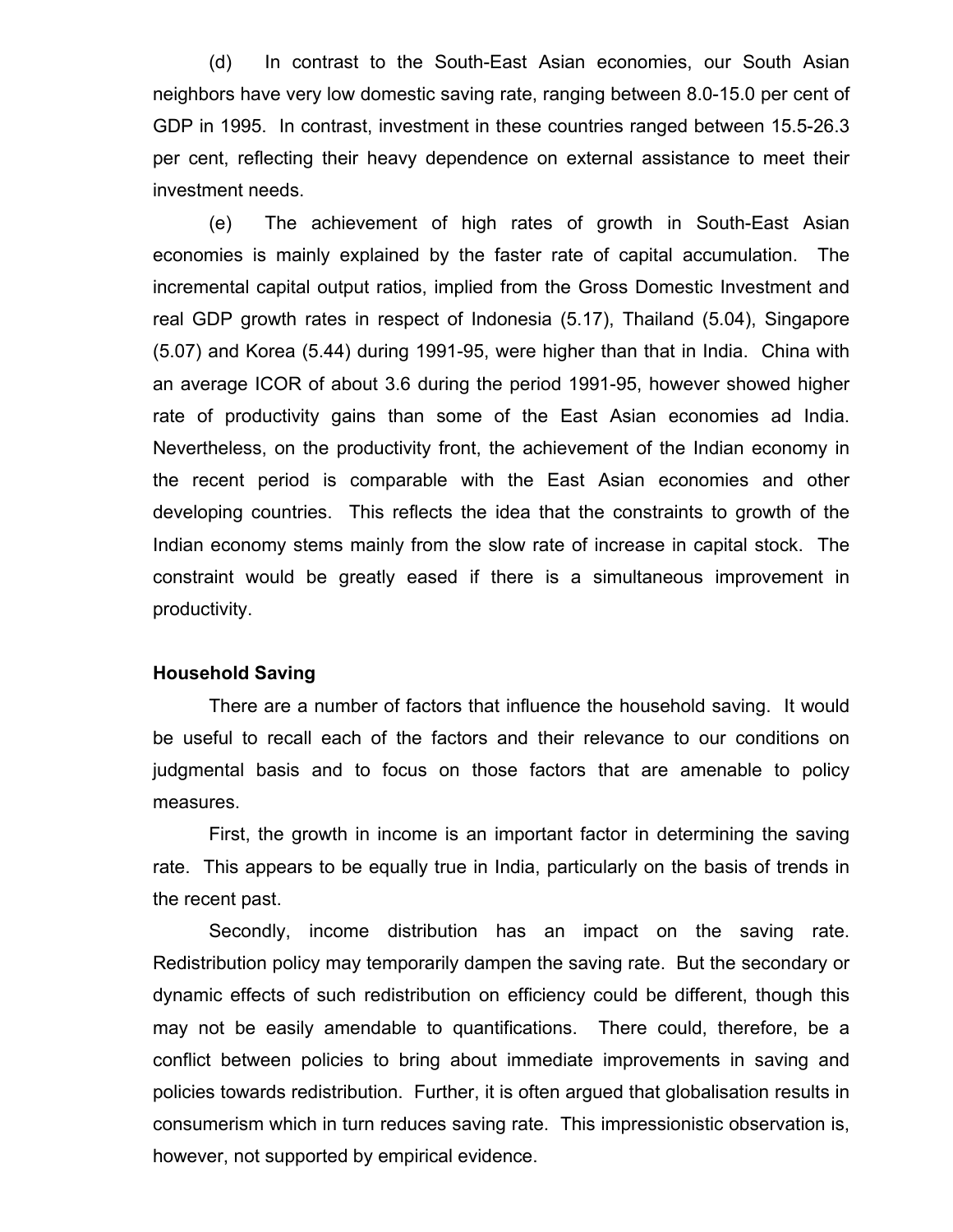Thirdly, macro-economic stability in general and inflation in particular is known to have an impact on saving. There are controversies as to the exact nature of the relationship between the two. However, the rate of inflation beyond a point or volatility in prices does have a negative impact on saving.

Fourthly, the efficiency of financial intermediation has a strong relationship with the saving rate. In particular, financial saving is promoted by ensuring an adequate return relative to other physical and other forms of s saving. It is necessary to ensure that savers perceive that there is not erosion in the real value of their saving: this will to an extent be taken care of if the interest rate regime is not artificially repressed. Some studies have shown that in India there is a positive relationship between interest rate and financial saving. There are, however, some who argue that interest rate has no impact on saving; more important there are a few who argues that a large increase in interest rate might even adversely affect saving, since a target income can be obtained with a lower level of saving. Empirical evidence is not clear on the direction of the impact, but in our case a reasonable return on saving seems to enhance the financial saving.

Fifthly, it is also argued in some quarters that rapid improvement in government saving dampens the household saving. Empirical evidence in general and available findings in India do not indicate such an inverse relationship.

Sixthly, it is noticed that higher the proportion of working population to the total population, greater is the saving rate. On this count we must be aiming for larger employment opportunities which are likely to enhance the saving rate.

Seventhly, there are strong social influences such as the role of extended family and the societal values placed on the saving rate in terms of intergenerational obligations. In this regard we continue to have a strong bias in favour of saving.

Eighthly, availability of insurance and tax benefits are also known to have a positive effect on saving. Studies have shown that tax benefits have contributed substantially to the increase in financial saving.

Finally, a factor generally contributing to higher saving rate relates to what may be termed as contractual saving, mainly PF and other contributions. There is substantial scope for increasing contractual savings in our country. This could be an important instrument for improving long term financial saving. Such savings, being of long-term tenor, are critical to finance our infrastructural needs now.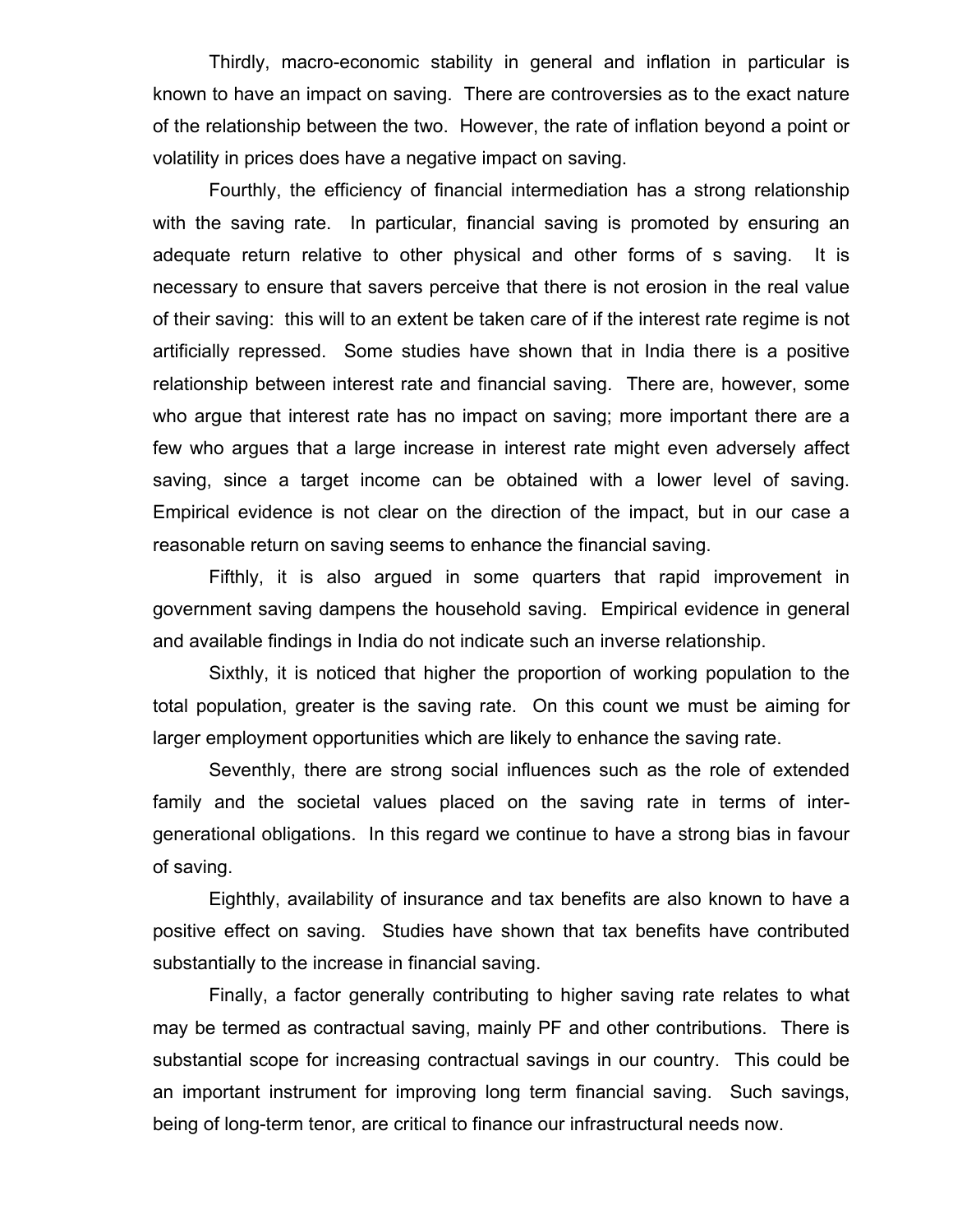In brief, therefore, it is clear that the level of saving rate and the improvement in saving rate depend on a number of socio-economic and other related matters. In the short and medium term, however, it is the policy related aspect that determines household saving. Assuming a continued output growth of 6-7 per cent, and an inflation rate of about 6 per cent, coupled with improvements in the financial intermediation, it is reasonable to expect the household saving rate to improve further. However, supplementary initiatives in terms of policy instruments providing for tax incentives and improvements in contractual saving may be required to ensure that the household saving rates is around 19 to 20 per cent.

# Private Corporate Saving

The growth of private corporate saving is determined as much by macroenvironment as by micro-conditions at the firm-level. There are a few factors relevant to us in making an assessment of prospects.

First, the growth of corporate sector as a whole, which in our case has been accelerating in the post-reform period.

Second, the growth of corporate income which had seen large increases for a while was followed by some deceleration. However, competitive pressures, apart from infrastructural bottlenecks, could result in thinner margins for corporate, unless compensated by efficiency.

Third, the tax treatment has a strong influence on incentives to plough back profits. In fact, improvements in corporate saving in the recent past, could be attributed at least in part, to a more favorable tax regime.

Finally, macro-economic stability and policy-stance especially in regard to interest rates and exchange rates would influence a corporate's decision to invest and to plough back profits. In terms of prospects a favorable macro-economic environment should help corporate saving to increase substantially from the average rate of 3.4 per cent in the Eighth Plan so far - which is itself a great improvement over the Seventh Plan average of 2 per cent. Hence the corporate saving could be in the range of 4.0 to 4.5 per cent of GDP in the next Plan period.

#### Public Saving

Public sector saving will have an important bearing on the total saving performance of the country, and the success in this regard would depend on strong fiscal management. The contribution of public sector saving has to be analysed at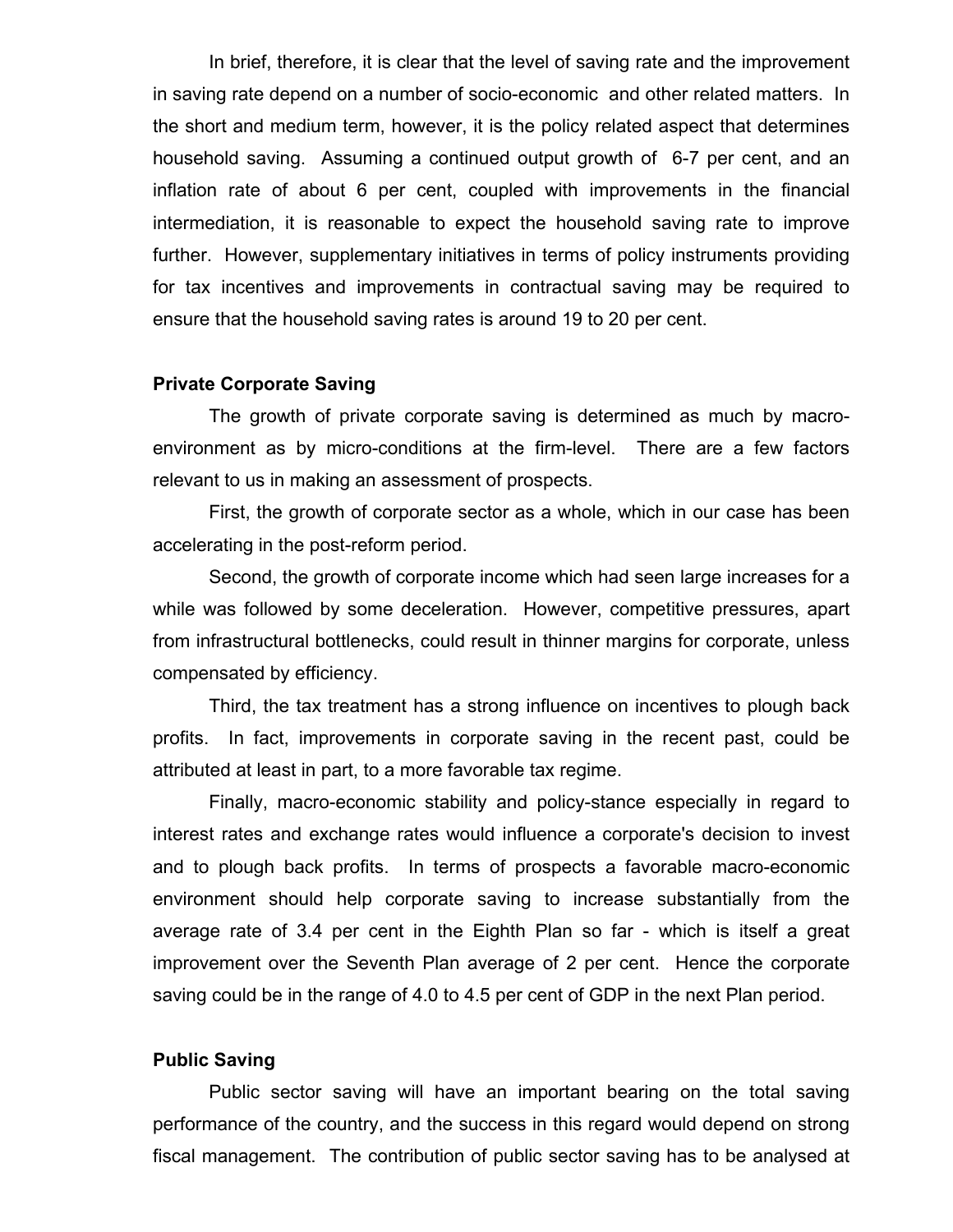the center, state and local government levels and in terms of government sector and public enterprise sector.

In regard to government administration, the tax-GDP ratio of the centre had come down an average of 11.2 per cent in late eighties to 10.2 per cent during the last five years. This is partly explicable by the fact that the adjustment process required substantial reduction in customs duty. Since much progress has already been made in this area, it should be possible to expect an upward movement in this ratio. Coupled with efforts to extend the tax base and inculcating basic compliance culture, it should be possible to target a ratio that was achieved in late eighties at 11.2 per cent. With a healthy growth in GDP, it should be possible to achieve a higher ratio of 11.5 per cent. However, in regard to state governments, their tax-GDP ratio has been 5.7 per cent and considering the inelastic nature of their resource base it may be unrealistic to expect any substantial improvement in this ratio and at best 6 per cent could be hoped for.

The critical part of the fiscal management relates to expenditure. In the Central Government, the non-discretionary expenditures, particularly interest payments, account for the single largest item. More important, the debt already incurred is in the overhang and interest rates have already been set on these debts. Hence, the scope for reduction in expenditure on this account is limited and is governed by the incremental cost of additional borrowings. The cost of such fresh borrowings would critically depend on inflation, particularly the inflationary expectations as well as the extent of fiscal deficit. Similarly, the wage bill in the government is essentially a committed expenditure except at the increment. The direct and indirect subsidies would appear to be a major area of discretionary expenditure. However, there has been a substantial under-funding of maintenance in the past, necessitating adequate provisions in future to avoid erosion of the value of the capital assets both at the central and state levels.

As regards state governments, it will be difficult to envisage substantial reduction in expenditure if adequate emphasis has to be given on education and health. In fact, most of the expenditure on these heads are in terms of wages and hence in the nature of non-discretionary expenditure. The cost recovery, particularly in the area of water will be critical to finances of the state. Overall, however, the functioning of the state governments is closely linked to the delivery of services and improvement in efficiency is more important than reduction in expenditure. Indeed,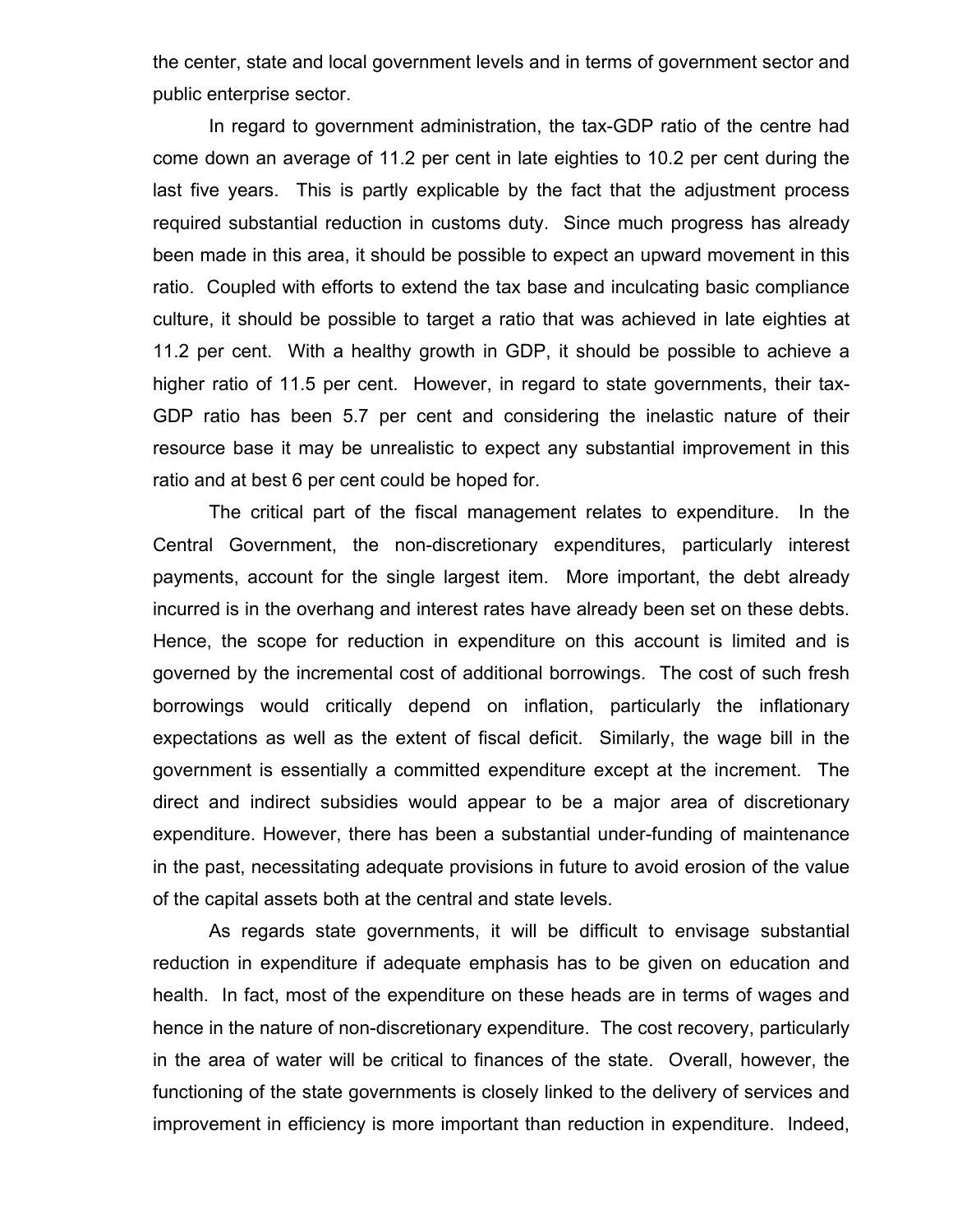since the state governments provide most of the public goods, including law and order, it would be in appropriate to suggest reductions in this expenditure.

In respect of public enterprises, their contribution during the ninth Plan may be enhanced if efficiency improves and market orientation is assured. At the same time, dividends from the equities held by the Government in the central public enterprises would be reduced to the extent privatization has occurred. Incidentally, there may be a need to have a higher dividend than in the past to maintain their attractiveness in the capital market.

As regards, state public enterprises, the critical factors relate to user fee or cost recovery, particularly in regard to Electricity Boards and Transport Undertakings which together have about two-third of the investment and employment instate public enterprises. Unless there is a dramatic change, their contribution to saving would continue to be negative.

To assess the prospect, it would be necessary to know that the public sector saving assumed for the Eighth Plan was 2 per cent of GDP while the realization so far is 1.3 per cent. Hence it is reasonable to assume that the public sector saving would be in the range of 2-2.4 per cent.

### Foreign Saving

The level of foreign saving will depend as much on our own policy environment as on the global developments. In assessing the prospects, three factors are important.

First, the current account deficit should be such that it can be financed by normal capital flows. Since the share of foreign trade is relatively small, we should be cautious in setting the level of the sustainable current account-GDP ratio.

Second, the flow of foreign saving would be enhanced if the economic fundamentals are regarded as good. Since domestic saving forms part of such fundamentals it being at a comfortable level would be of help. Foreign saving thus would not be a substitute but a supplement.

Third, the overall creditability and sustainability of macroeconomic policies matter a great deal for a sustained flow of foreign saving. The policy and regulatory environment needed for attracting large foreign saving should also take into account the time needed to prepare the local institutions and industry to compete and collaborate. No doubt, this is a transitional phenomenon, which may affect the early part of the Ninth Plan.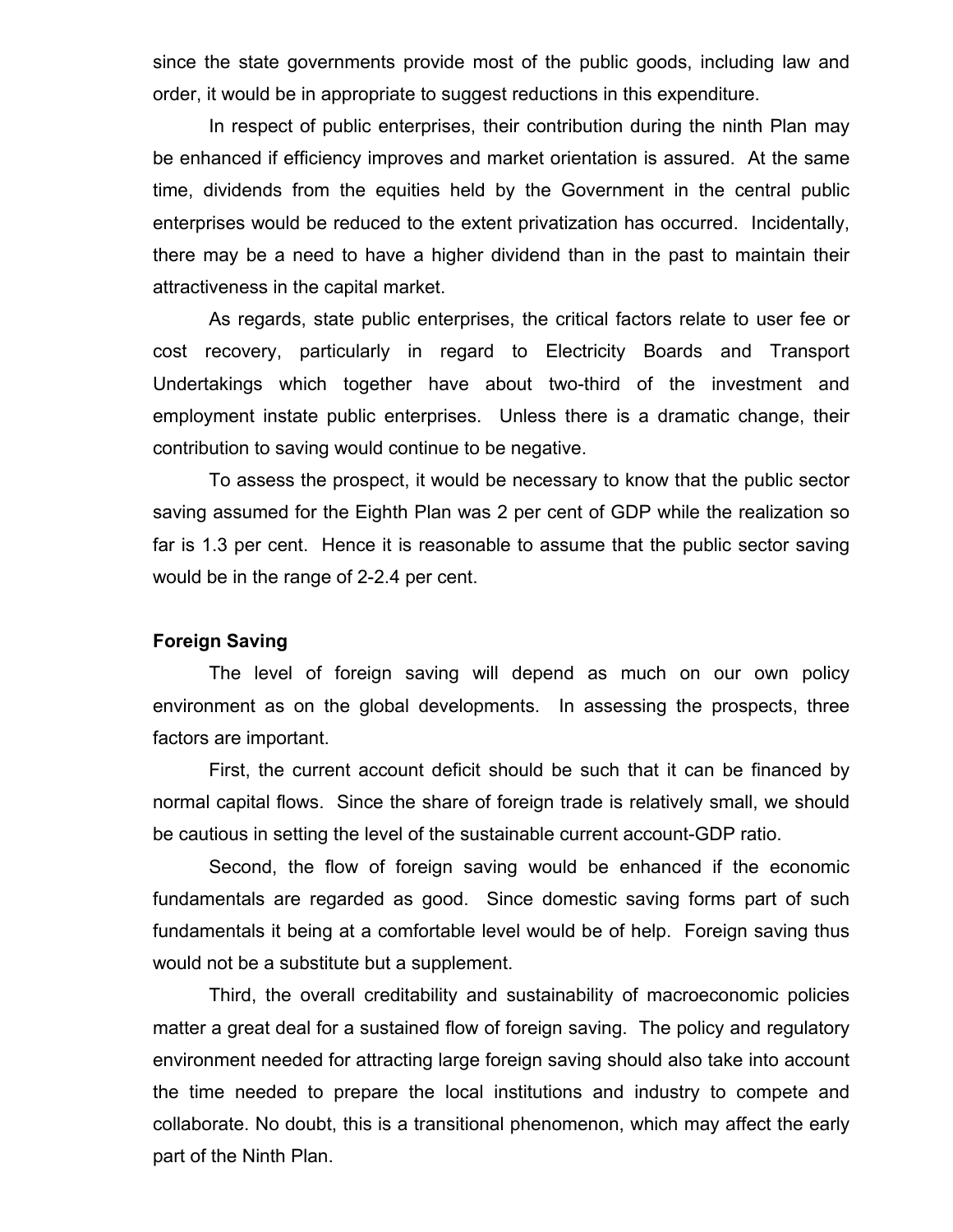It may, therefore, be realistic to assume foreign saving in the range of 2.0 to 2.4 per cent of GDP as against the Eighth Plan target of 1.6 per cent (and actual being far less due to adjustment programme).

# **Scenarios**

From the analysis, it is very clear that, under the most optimistic scenario the saving would be 20 per cent in respect of households; 4.5 per cent in regard to corporate sector; 2.4 per cent in respect of public sector and 2.4 per cent in respect of foreign saving. This would give a saving rate of 29.3 per cent. Assuming that ICOR would be four, we could aim for a growth of 7.3 per cent. However, under not so optimistic scenario, the growth rate would be lower. Assuming the ICOR to be 4 per cent, a 6.5 per cent growth would be possible even if the overall investment rate is 26 per cent. This is the minimum that one needs to aim at. As Dr. Rangarajan, Governor, Reserve Bank of India has mentioned in Calcutta, "Over the medium term to maintain the growth rate of 6.5 per cent or even better, we need to address two major constraints. One is with respect to saving and the other with respect to infrastructure facilities. Given the need to contain the current account deficit at around 2 per cent of GDP, a high growth rate can be sustained only if the domestic saving rate goes up. Among the components of saving, the one that would particularly need attention will be public sector saving."

### New Realities

In making any assessment of saving and growth, it is necessary to recognise the general reform ambience in which the economy is placed.

First, there are constraints on the freedom of action in the context of the globalisation of Indian economy.

Secondly, reform implies larger role for the government in social sector and perhaps infrastructure, and in both, the role of the states would be larger than that of the Centre. These should be reflected in investment needs and expenditure projections.

Thirdly, more than direct investment in public sector, the role of policy preconditions and procedures for achieving faster growth with stabilisation needs to be recognised.

Fourthly, the importance of price stability in the context of globalisation and possible adverse implications for inflationary expectation and the interest rates